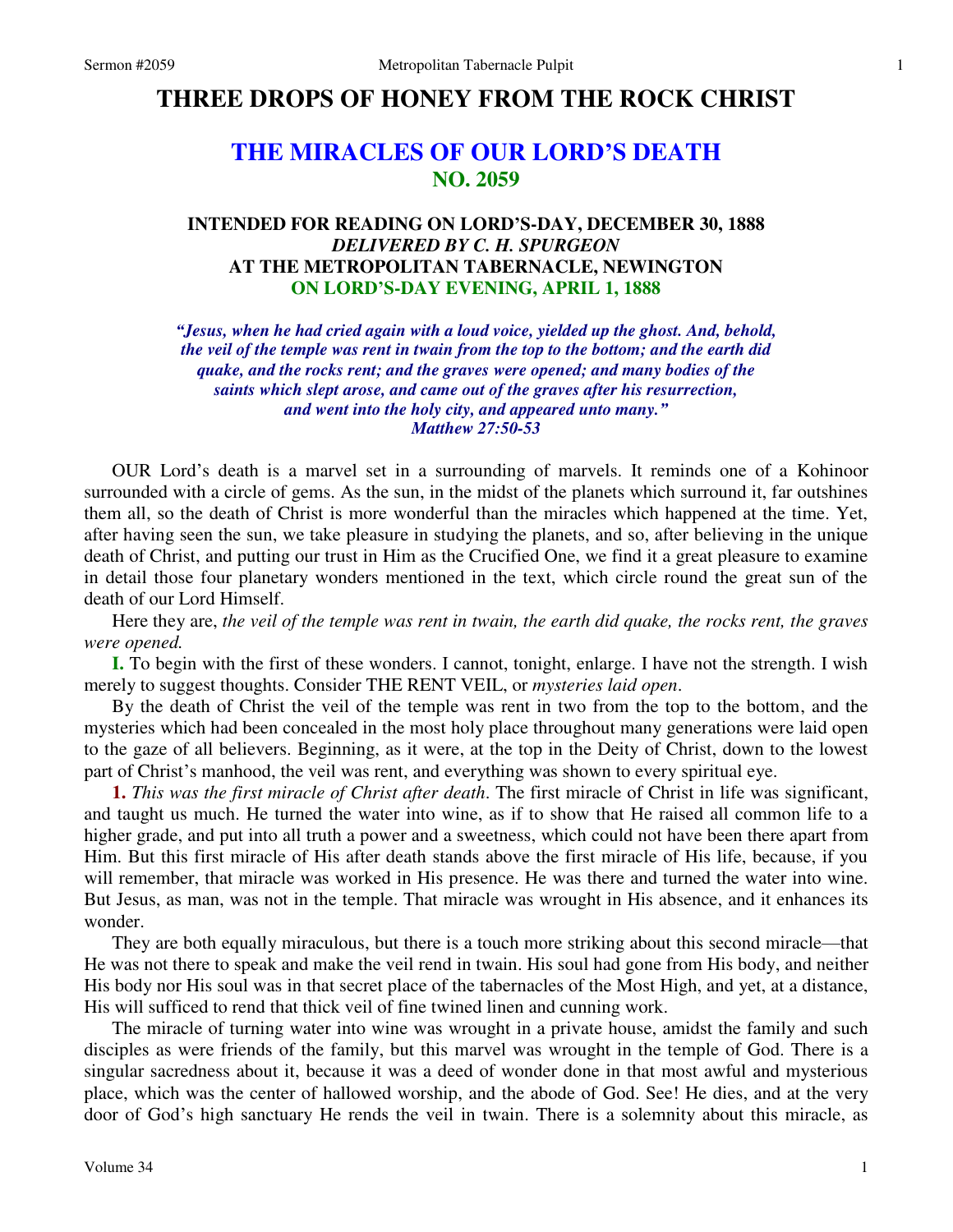wrought before JEHOVAH, which I can hardly convey in speech, but which you will feel in your own souls.

Do not forget also that this was done by the Savior after His death, and this sets the miracle in a very remarkable light. He rends the veil at the very instant of death. Jesus yielded up the ghost, and behold, the veil of the temple was rent in twain. For thirty years He seems to have prepared himself for the first miracle of His life, He works His first miracle after death in the moment of expiring. As His soul departed from His body our blessed Lord at that same moment laid hold upon the great veil of His Father's symbolical house, and rent it in twain.

**2.** This first miracle after death stands in such a place that we cannot pass it by without grave thought. *It was very significant, as standing at the head of what I may call a new dispensation*. The miracle of turning water into wine begins His public life, and sets the key of it. This begins His work after death, and marks the tone of it. What does it mean?

Does it not mean *that the death of Christ is the revelation and explanation of secrets?* Vanish all the types and shadows of the ceremonial law—vanish because fulfilled and explained in the death of Christ. The death of the Lord Jesus is the key of all true philosophy, God made flesh, dying for man—if that does not explain a mystery, it cannot be explained. If with this thread in your hand you cannot follow the labyrinth of human affairs, and learn the great purpose of God, then you cannot follow it at all. The death of Christ is the great veil-render, the great revealer of secrets.

*It is also the great opener of entrances*. There was no way into the holy place till Jesus, dying, rent the veil, the way into the most holy of all was not made manifest till He died. If you desire to approach God, the death of Christ is the way to Him. If you want the nearest access and the closest communion that a creature can have with his God, behold, the sacrifice of Christ reveals the way to you. Jesus not only says, "I am the way," but rending the veil, He makes the way. The veil of His flesh being rent, the way to God is made most clear to every believing soul.

Moreover, *the cross is the clearing of all obstacles*. Christ by death rent the veil. Then between His people and heaven there remains no obstruction, or if there is any—if your fears invent an obstruction the Christ who rent the veil continues still to rend it. He breaks the gates of brass, and cuts the bars of iron in sunder. Behold, in His death "the breaker is come up before them…and the LORD on the head of them." He has broken up and cleared the way, and all His chosen people may follow Him up to the glorious Throne of God.

This is significant of the spirit of the dispensation under which we now live. Obstacles are cleared, difficulties are solved, heaven is opened to all believers.

**3.** *It was a miracle worthy of Christ*. Stop a minute and adore your dying Lord. Does He with such a miracle signalize His death? Does it not prove His *immortality?* It is true He has bowed His head in death. Obedient to His Father's will, when He knows that the time has come for Him to die, He bows His head in willing acquiescence, but at that moment when you call Him dead, He rends the veil of the temple. Is there not immortality in Him though He died?

And see what power He possessed. His hands are nailed, His side is about to be pierced. As He hangs there He cannot protect Himself from the insults of the soldiery, but in His utmost weakness He is so strong that he rends the heavy veil of the temple from the top to the bottom.

Behold His *wisdom,* for in this moment, viewing the deed spiritually, He opens up to us all wisdom, and lays bare the secrets of God. The veil which Moses put upon his face Christ takes away in the moment of His death. The true Wisdom in His dying preaches His grandest sermon by tearing away that which hid the most supreme truth from the gaze of all believing eyes.

Beloved, if Jesus does this for us in His death, surely, we shall be saved by His life. Jesus who died is yet alive, and we trust in Him to lead us into "the holy places made without hands."

Before I pass on to the second wonder, I invite everyone here, who as yet does not know the Savior, seriously to think upon the miracles which attended His death, and judge what sort of man He was who,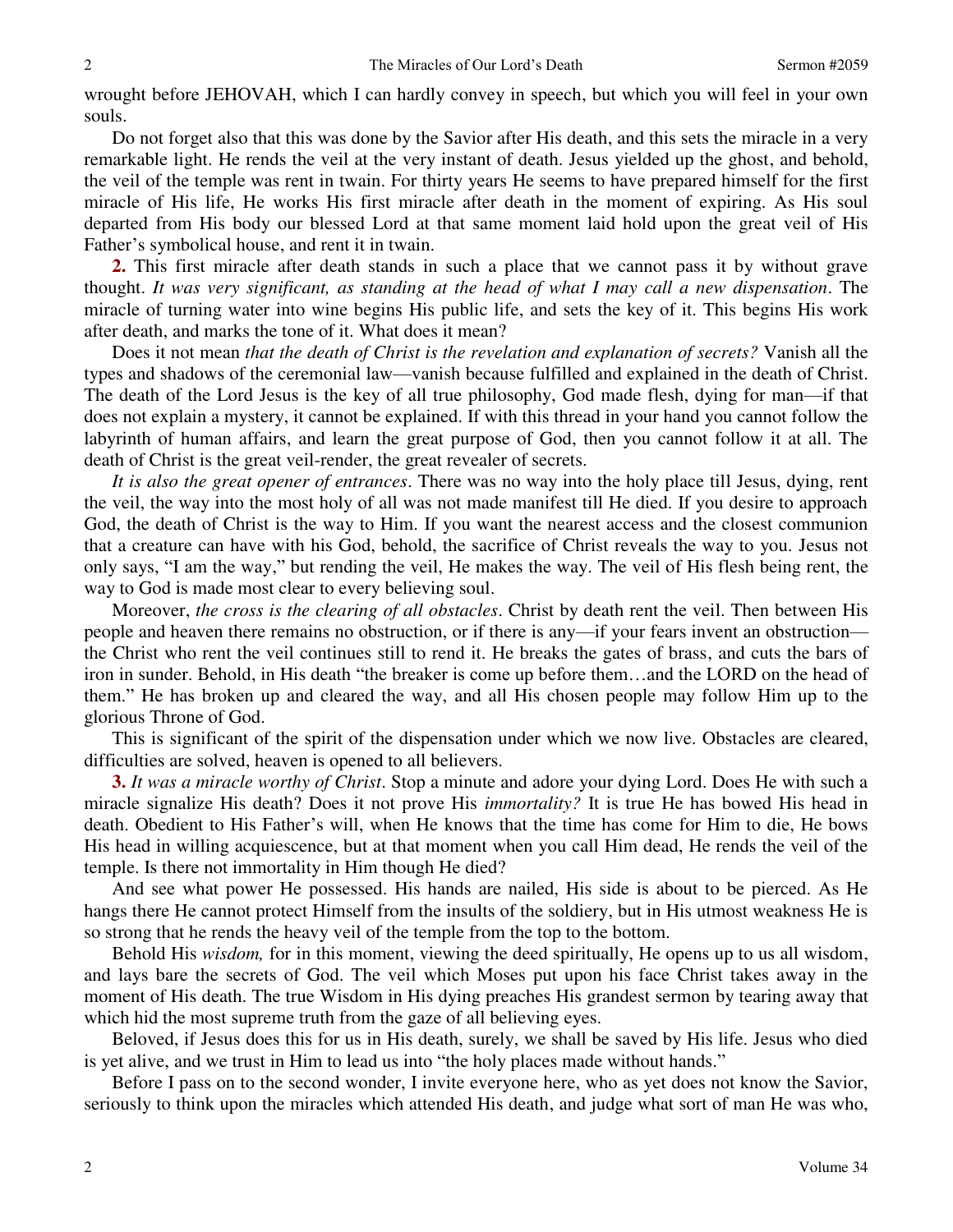for our sins, thus laid down His life. He was not suffered by the Father to die without a miracle to show that He had made a way for sinners to draw near to God.

**II.** Pass on now to the second wonder—"THE EARTH DID QUAKE." *The immovable was stirred by the death of Christ.* Christ did not touch the earth, He was uplifted from it on the tree. He was dying, but in the laying aside of His power, in the act of death, He made the earth beneath Him, which we call "the solid globe," itself to quake. What did it teach?

Did it not mean, first, *the physical universe fore-feeling the last terrible shake of its doom?* The day will come when the Christ will appear upon the earth, and in due time all things that are shall be rolled up, like garments worn out, and put away. Once more will He speak, and then will He shake not only the earth, but also heaven. The things which cannot be shaken will remain, but this earth is not one of them, it will be shaken out of its place. "The earth also and the works that are therein shall be burned up." Nothing shall stand before Him. He alone is. These other things do but seem to be, and before the terror of His face all men shall tremble, and heaven and earth shall flee away.

So, when He died, earth seemed to anticipate its doom, and quaked in His presence. How will it quake when He that lives again shall come with all the glory of God! How will you quake, my hearer, if you should wake up in the next world without a Savior? How you will tremble in that day when He shall come to judge the world in righteousness, and you shall have to face the Savior whom you have despised! Think of it, I pray you.

Did not that miracle also mean this?—that *the spiritual world is to be moved by the cross of Christ.* He dies upon the cross and shakes the material world, as a prediction that that death of His would shake the world that lies in the wicked one, and cause convulsions in the moral kingdom. Brothers, think of it. We say of ourselves, "How shall we ever move the world?" The apostles did not ask that question. They had confidence in the Gospel which they preached. Those who heard them saw that confidence, and when they opened their mouths they said, "The men that have turned the world upside down have come hither unto us."

The apostles believed in shaking the world with the simple preaching of the Gospel. I entreat you to believe the same. It is a vast city this—this London. How can we ever affect it? China, Hindustan, Africa—these are immense regions. Will the cross of Christ tell upon them? Yes, my brethren, for it shook the earth, and it will yet shake the great masses of mankind. If we have but faith in it, and perseverance to keep on with the preaching of the Word, it is but a matter of time when the name of Jesus shall be known of all men, and when every knee shall bow to Him, and every tongue confess that He is Christ, to the glory of God the Father. The earth did quake beneath the cross, and it shall again. The Lord God be praised for it.

That old world—how many years it had existed I cannot tell. The age of the world, from that beginning which is mentioned in the first verse of the Book of Genesis, we are not able to compute. However old it was, it had to shake when the Redeemer died. This carries us over to another of our difficulties. The system of evil we have to deal with is so long established, hoary, and reverent with antiquity, that we say to ourselves, "We cannot do much against old prejudices."

But it was the old, old earth that quivered and quaked beneath the dying Christ, and it shall do so again. Magnificent systems, sustained by philosophy and poetry, will yet yield before what is called the comparatively new doctrine of the cross. Assuredly it is not new, but older than the earth itself. It is God's own Gospel, everlasting and eternal. It will shake down the antique and the venerable, as surely as the Lord lives, and I see the prophecy of this in the quaking of the earth beneath the cross.

It does seem impossible, does it not, that the mere preaching of Christ can do this? And hence certain men must link to the preaching of Christ all the aids of music and architecture, and I know not what beside, till the cross of Christ is overlaid with human inventions, crushed and buried beneath the wisdom of man. But what was it that made the earth quake? Simply our Lord's death, and no addition of human power or wisdom. It seemed a very inadequate means to produce so great a result, but it was sufficient,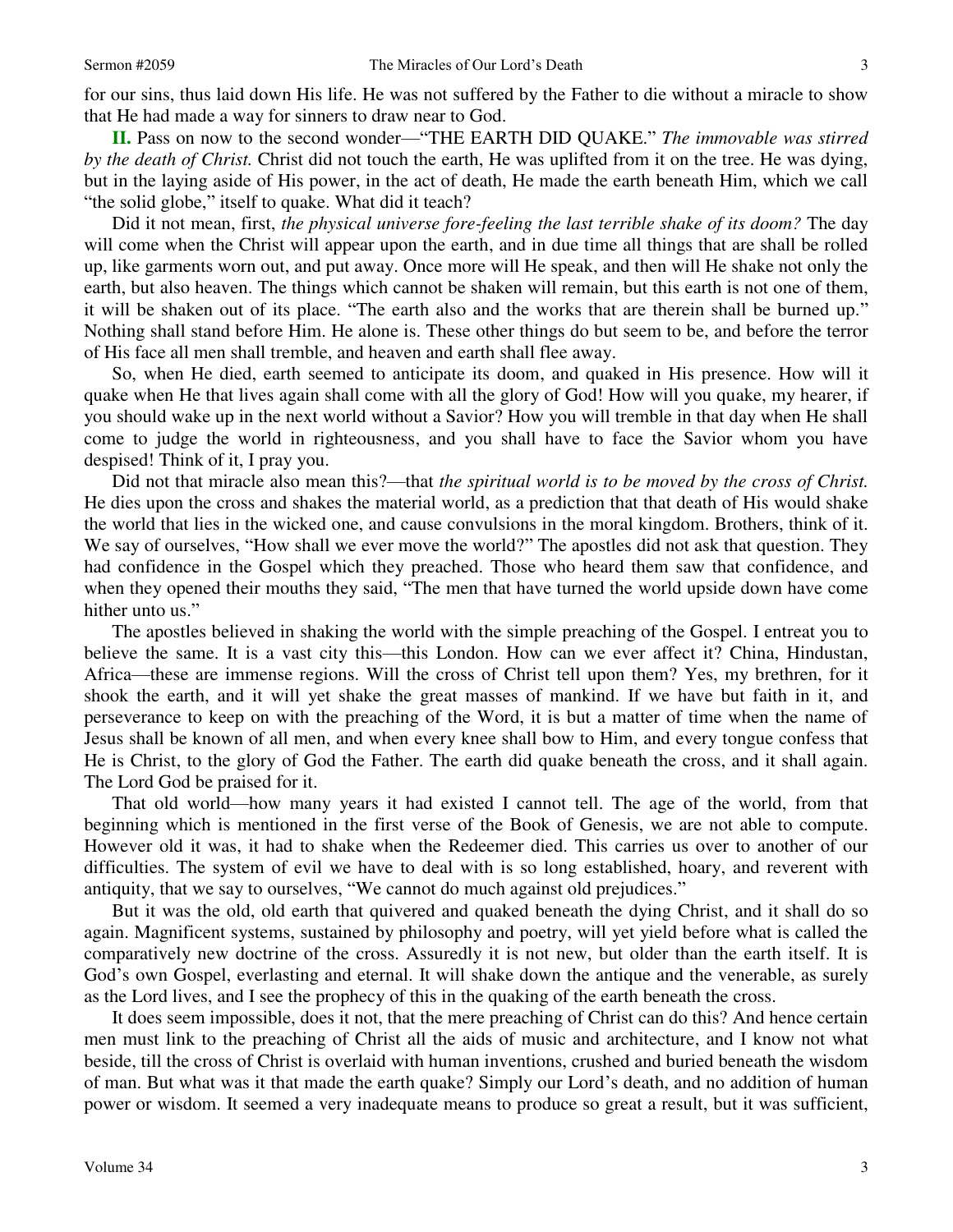for the "weakness of God is stronger than men, and the foolishness of God is wiser than men," and Christ, in His very death, suffices to make the earth quake beneath His cross.

Come, let us be well content in the battle in which we are engaged, to use no weapon but the Gospel, no battle-ax but the cross. Could we but believe it the old, old story is the only story that is needed to be told to reconcile man to God. Jesus died in the sinner's stead, the just for the unjust, a magnificent display of God's grace and justice in one single act. Could we but keep to this only, we should see the victory coming speedily to our conquering Lord.

I leave that second miracle, wherein you see the immovable stirred in the quaking of the earth.

**III.** Only a hint or two upon the third miracle—THE ROCKS RENT.

I have been informed that, to this very day, there are at Jerusalem certain marks of rock-rending of the most unusual kind. Travelers have said that they are not such as are usually produced by earthquake, or any other cause. Upon that I will say but little, but it is a wonderful thing that, as Jesus died, as His soul was rent from His body, as the veil of the temple was rent in two, so the earth, the rocky part of it, the most solid structure of all, was rent in gulfs and chasms in a single moment.

What does this miracle show us but this—*the insensible startled*. What! Could rocks feel? Yet they rent at the sight of Christ's death. Men's hearts did not respond to the agonizing cries of the dying Redeemer, but the rocks responded, the rocks were rent. He did not die for rocks, yet rocks were more tender than the hearts of men, for whom He shed His blood.

#### *"Of reason all things show some sign, But this unfeeling heart of mine,"*

said the poet, and he spoke the truth. Rocks could rend, but yet some men's hearts are not rent by the sight of the cross. However, beloved, here is the point that I seem to see here—that obstinacy and *obduracy will be conquered* by the death of Christ. You may preach to a man about death, and he will not tremble at its certainty or solemnity, yet try him with it. You may preach to a man about hell, but he will harden his heart, like Pharaoh, against the judgment of the Lord, yet try him with it.

All things that can move man should be used. But that which does affect the most obdurate and obstinate is the great love of God, so strangely seen in the death of the Lord Jesus Christ. I will not stay to show you how it is, but I will remind you that it is so. It was this which, in the case of many of us, brought tears of repentance to our eyes, and led us to submit to the will of God. I know that it was so with me. I looked at a thousand things, and I did not relent, but when "I saw One hanging on a tree—

#### *"I saw One hanging on a tree In agonies and blood,"*

and dying there for me, then did I smite upon my breast, and I was in bitterness for Him, as one that is in bitterness for his first-born. I am sure your own hearts confess that the great rock-render is the dying Savior.

Well, now, as it is with you, so shall you find it with other men. When you have done your best, and have not succeeded, bring out this last hammer—the cross of Christ. I have often seen on pieces of cannon, in Latin words, this inscription, "The last argument of kings." That is to say, cannons are the last argument of kings. But the cross is the last argument of God. If a dying Savior does not convert you, what will? If His bleeding wounds do not attract you to God, what will? If Jesus bears our sin in His own body on the tree, and puts it away, and if this does not bring you to God, with confession of your sin, and hatred of it, then there remains nothing more for you. "How shall we escape if we neglect so great a salvation?" The cross is the rock-render.

Brothers and sisters, go on teaching the love of the dying Son of God. Go on preaching Christ. You will tunnel the Alps of pride and the granite hills of prejudice with this. You shall find an entrance for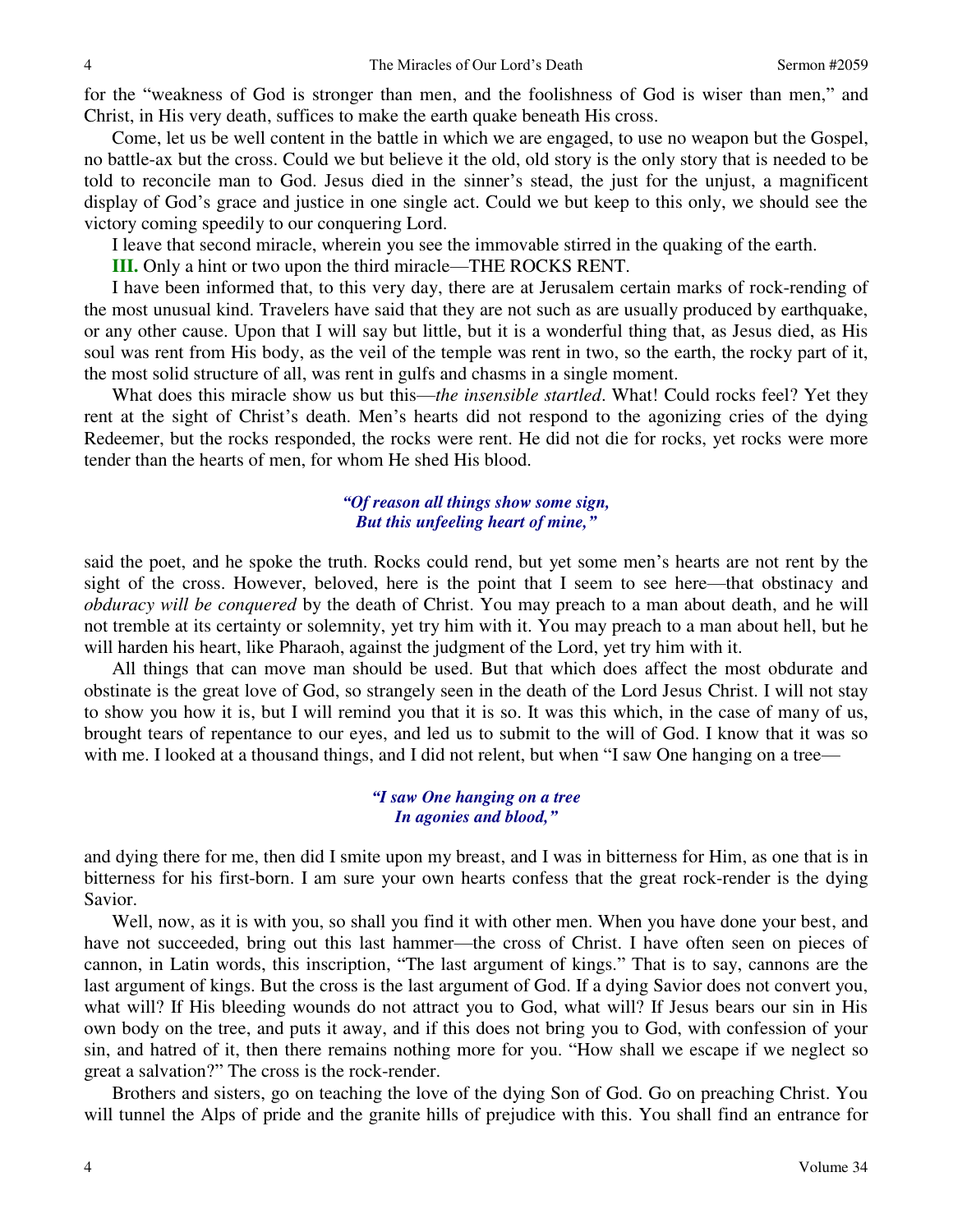**IV.** But now I close with the last miracle. These wonders accumulate, and they depend upon each other. The quaking earth produced, no doubt, the rending of the rocks, and the rending of the rocks aided in the fourth wonder. "THE GRAVES WERE OPENED."

The graves opened, and *the dead revived*. That is our fourth head. It is the great consequence of the death of Christ. The graves were opened. Man is the only animal that cares about a sepulcher. Some persons fret about how they shall be buried. That is the last concern that ever would cross my mind. I feel persuaded that people will bury me out of hatred, or out of love, and especially out of love to themselves.

We need not trouble about that. But man has often shown his pride by his tomb. That is a strange thing. To garland the gallows is a novelty, I think, not yet perpetrated, but to pile marble and choice statuary upon a tomb—what is it but to adorn a gibbet, or to show man's great grandeur where his littleness is alone apparent. Dust, ashes, rottenness, putridity, and then a statue, and all manner of fine things, to make you think that the creature that goes back to dust is, after all, a great one. Now, when Jesus died, *sepulchers were laid bare, and the dead were exposed,* what does this mean?

I think we have in this last miracle "the history of a man." There he lies dead—corrupt, dead in trespasses and sins. But what a beautiful sepulcher he lies in! He is a church-goer, he is a dissenter whichever you please of the two, he is a very moral person, he is a gentleman, he is a citizen, he is Master of his Company, he will be Lord Mayor one day, he is so good—oh, he is so good! yet he has no grace in his heart, no Christ in his faith, no love to God.

You see what a sepulcher he lies in—a dead soul in a gilded tomb. By His cross our Lord splits this sepulcher and destroys it. What are our merits worth in the presence of the cross? The death of Christ is the death of self-righteousness. Jesus' death is a superfluity if we can save ourselves. If we are so good that we do not want the Savior, why, then, did Jesus bleed His life away upon the tree? The cross breaks up the sepulchers of hypocrisy, formalism, and self-righteousness in which the spiritually dead are hidden away.

What next? *It opens the graves*. The earth springs apart. There lies the dead man, he is revealed to the light. The cross of Christ does that! The man is not yet made alive by grace, but he is discovered to himself. He knows that he lies in the grave of his sin. He has sufficient of the power of God upon him to make him lie, not like a corpse covered up with marble, but like a corpse from which the grave digger has flung away the sods, and left it naked to the light of day. Oh, it is a grand thing when the cross thus opens the graves! You cannot convince men of sin except by the preaching of a crucified Savior. The lance with which we reach the hearts of men is that same lance which pierced the Savior's heart. We have to use the crucifixion as the means of crucifying self-righteousness, and making the man confess that he is dead in sin.

After the sepulchers had been broken up, and the graves had been opened, what followed next? *Life was imparted.* "Many of the bodies of the saints which slept arose." They had turned to dust, but when you have a miracle you may as well have a great one. I wonder that people, when they can believe one miracle, make any difficulty of another. Once introduces Omnipotence, and difficulties have ceased.

So in this miracle. The bodies came together on a sudden, and there they were, complete and ready for the rising. What a wonderful thing is the implantation of life! I will not speak of it in a dead *man,* but I would speak of it in a dead *heart.* O God, send Your life into some dead heart at this moment while I speak! That which brings life into dead souls is the death of Jesus. While we behold the atonement, and view our Lord bleeding in our stead, the divine Spirit works upon the man, and life is breathed into him.

He takes away the heart of stone, and gives a heart of flesh that palpitates with a new life. This is the wondrous work of the cross, it is by the death of our Lord that regeneration comes to men. There were no new births if it were not for that one death. If Jesus had not died, we had remained dead. If He had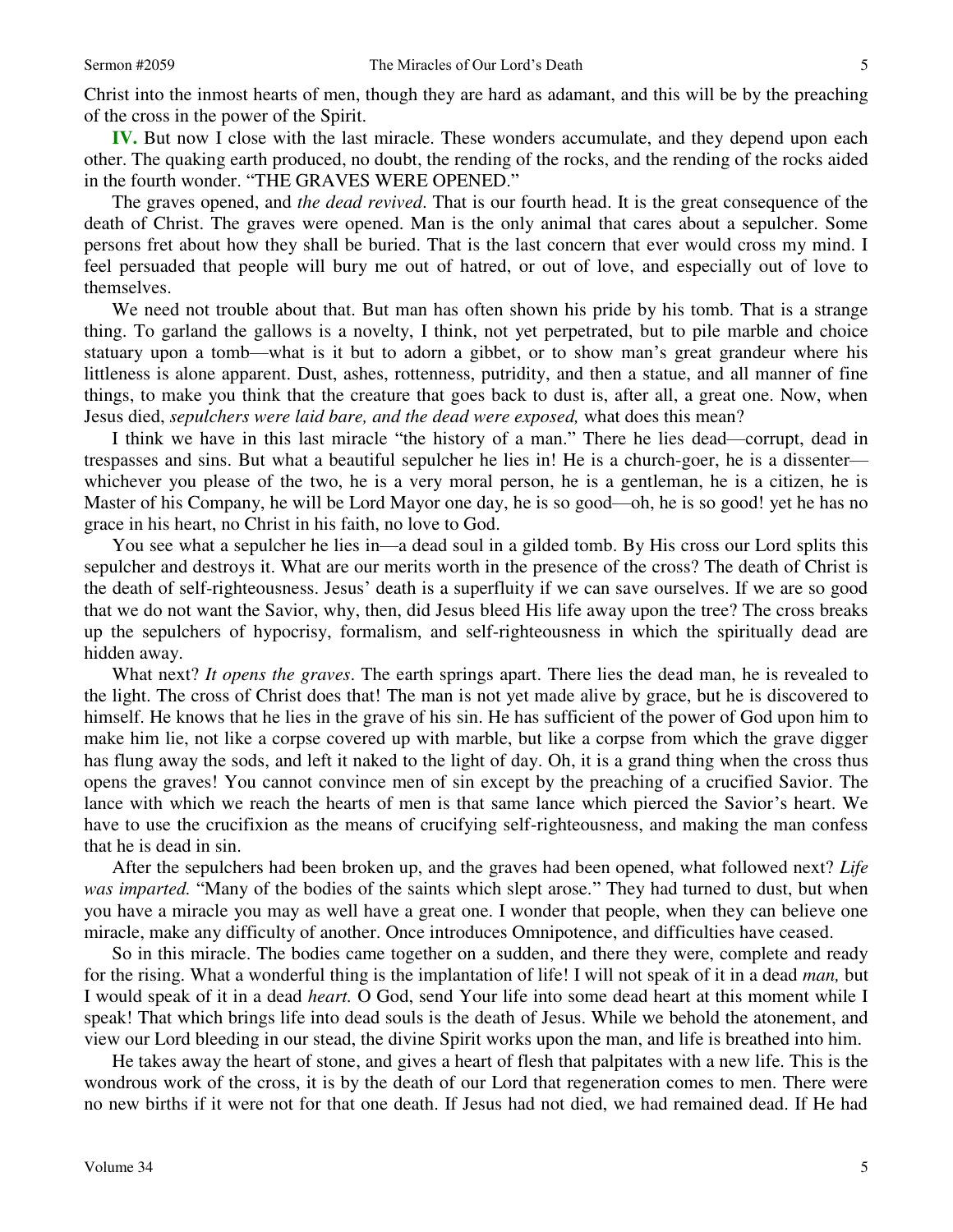not bowed His head, none of us could have lifted up our heads. If He had not there on the cross passed from among the living, we must have remained among the dead forever and forever.

Now pass on, and you will see that those persons who received life, in due time *quitted their graves*. It is written that they came out of their graves. Of course they did. What living men would wish to stay in their graves? And you, my dear hearers, if the Lord quickens you, will not stay in your graves. If you have been accustomed to strong drink, or to any other besetting sin, you will quit it, you will not feel any attachment to your sepulcher. If you have lived in ungodly company, and found amusement in questionable places, you will not stop in your graves. We shall not have need to come after you to lead you away from your old associations. You will be eager to get out of them.

If any person here should be buried alive, and if he should be discovered in his coffin before he had breathed his last, I am sure that, if the sod were lifted, and the lid were taken off, he would not need prayerful entreaties to come out of his grave. Far from it. Life loves not the prison of death. So may God grant that the dying Savior may fetch you out of the graves in which you are still living, and if He now quickens you, I am sure that the death of our Lord will make you reckon that if one died for all, then all died, and that He died for all, that they which live should not live henceforth unto themselves, but unto Him that died for them and rose again.

Which way did these people go after they had come out of their graves? We are told that *"they went into the holy city."* Exactly so. And he that has felt the power of the cross may well make the best of his way to holiness. He will long to join himself with God's people, he will wish to go up to God's house, and to have fellowship with the thrice-holy God. I should not expect that quickened ones would go anywhere else.

Every creature goes to its own company, the beast to its lair, and the bird to its nest, and the restored and regenerated man makes his way to the holy city. Does not the cross draw us to the church of God? I would not wish one to join the church from any motive that is not fetched from the five wounds and bleeding side of Jesus. We give ourselves first to Christ, and then to His people for His dear sake. It is the cross that does it.

#### *"Jesus dead upon the tree Achieves this wondrous victory."*

We are told—to close this marvelous story—that they went into the Holy City *"and appeared unto many.* " That is, some of them who had been raised from the dead, I do not doubt, appeared unto their wives. What rapture as they saw again the beloved husband! It may be that some of them appeared to father and mother, and I doubt not that many a quickened mother or father would make the first appearance to their children.

What does this teach us, but that, if the Lord's grace should raise us from the dead, we must take care to show it? Let us appear unto many. Let the life that God has given us be manifest. Let us not hide it, but let us go to our former friends and make our epiphanies as Christ made His. For His glory's sake let us have our manifestation and appearance unto others. Glory be to the dying Savior! All praise to the great Sacrifice!

Oh, that these poor, feeble words of mine would excite some interest in you about my dying Master! Be ready to die for Him. And you that do not know Him—think of this great mystery—that God should take your nature and become a man and die, that you might not die, and bear your sin that you should be free from it. Come and trust my Lord tonight, I pray you. While the people of God gather at the table to the breaking of bread, let your spirits hasten, not to the table and the sacrament, but to Christ Himself and His sacrifice. Amen.

#### **PORTION OF SCRIPTURE READ BEFORE SERMON—MATTHEW 27:35-54**

#### **HYMNS FROM "OUR OWN HYMN BOOK"—300, 280**